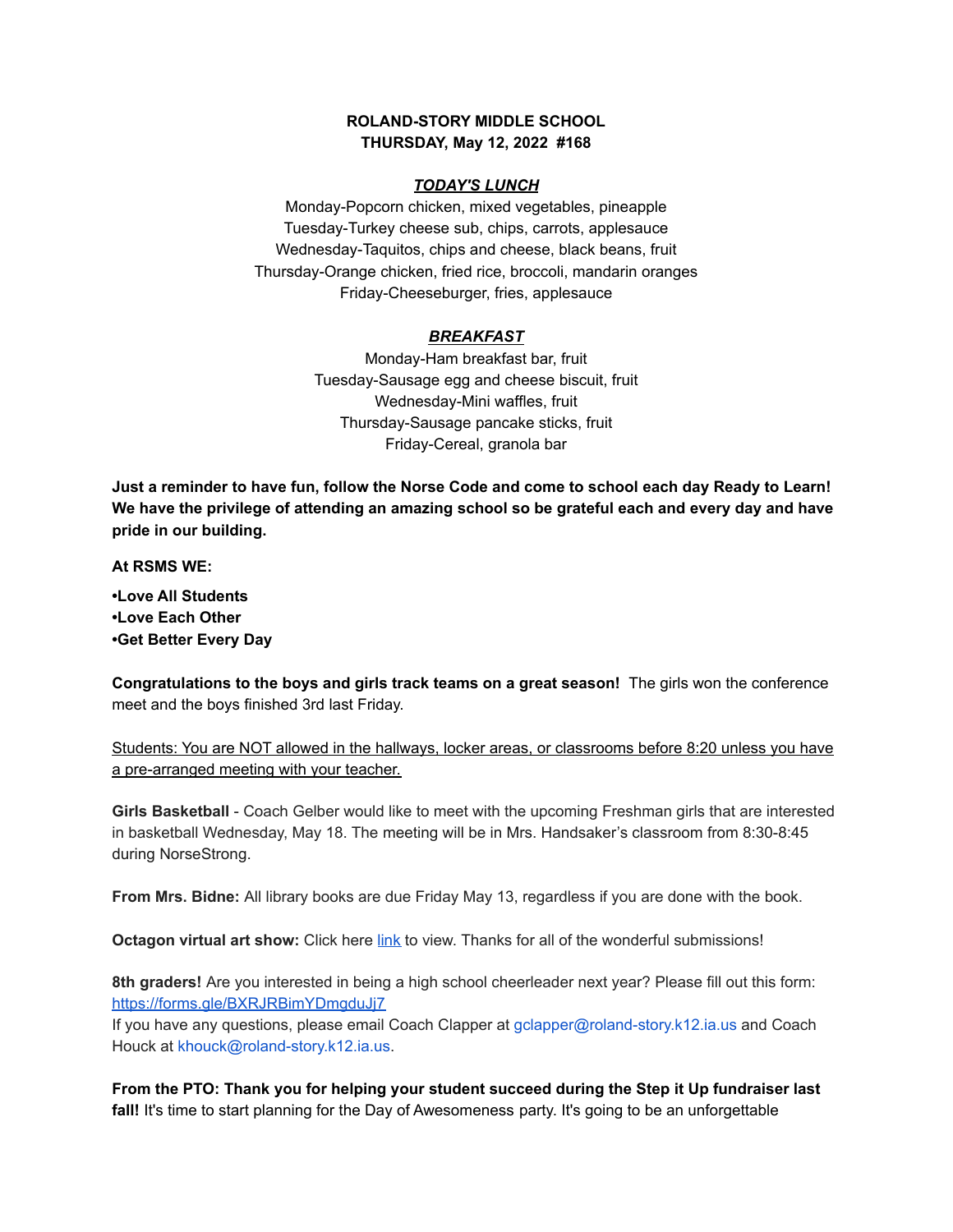celebration for the students! We need 12 parent volunteers at each shift. You can sign up for multiple shifts! The Day of Awesomeness will take place May 13 from 10:40am-2:40pm. Click below to see the shift times, and please come 10 minutes early to prepare. Thank you! PTO

# **Roland Story PTO: Day of AWESOMENESS volunteer! [\(signupgenius.com\)](https://www.signupgenius.com/go/5080f48afab2ba5f94-dayofawesomeness)**

**MS Baseball Practice --** Players received a practice schedule at their team meeting.

**8th Baseball** will begin on Tuesday, May 10. **8th Parent Meeting** on Friday, May 20. 6:00 @ East Field in Story City.

**7th Baseball** will begin on Thursday, May 12. **7th Parent Meeting** on Monday, May 23. 6:00 @ East Field in Story City.

**MS Softball Practice** will begin on Thursday, May 12 at the MS field. Practice is from 3:30 - 5:15. Shuttle @ 5:25. **Softball Parent Meeting** on Wednesday, May 4 at 6:00 in the RS Middle School gym.

Hey students! If you are at least 14 years old (or will be by the end of this May), Riverside bible camp has an awesome opportunity this summer for you to work on their hospitality team. If you are interested in knowing more about this program, please contact their director, **Cheri Hennager,** by email at cheri@riversidelbc.org or on their website at [www.riversidelbc.org.](http://www.riversidelbc.org/)

**7 th and 8 th Grade Roland Rural Bus Room** please report to Mrs. Vinson's room at 3:30.

## **RSMS to offer "Skip the Trip" Iowa DOT instruction permit knowledge tests**

Do you have a student who is ready to take the operator knowledge test to get an Iowa instruction permit to drive? RSMS is now offering the test right here at school as part of the Iowa Department of Transportation's "Skip the Trip" program. In partnering with the Iowa DOT, RSMS can save families time, cost, and the hassle of making a trip to a driver's license service center for testing. Students will be able to take the web-based test in a more familiar environment that works to reduce test anxiety and increase success rates. Tests are overseen by trained school staff to assure the integrity of test results. To be eligible to take the remote knowledge test, your student must be age 14 or older and not currently hold an Iowa instruction permit. Students that have turned 14 prior to the testing date must sign up in the office and have permission given from their parent by either email or phone. Students will have the opportunity to test on the second Tuesday of each month. "Skip the Trip" allows students to take their initial test at school as the first step in getting your student to be a confident driver. Once a student has successfully passed the test, the student will receive an email verifying a successful test. The student brings a copy of the email to the driver's license service center along with the other required documentation that will prove their identity to be issued their instruction permit. Service center staff will verify passing test result emails with Iowa DOT records. Visit [www.iowadot.gov/mvd/realid/success.asp](http://www.iowadot.gov/mvd/realid/success.asp) to determine what documentation to bring with you to receive your student's permit. To prepare for a successful knowledge test, students should study the Iowa Driver's Manual and online practice test, both available at: <https://iowadot.gov/mvd/driverslicense/manuals-and-practice-tests>.

# **R-S MS PRACTICE / SHUTTLE SCHEDULE SOFTBALL & BASEBALL**